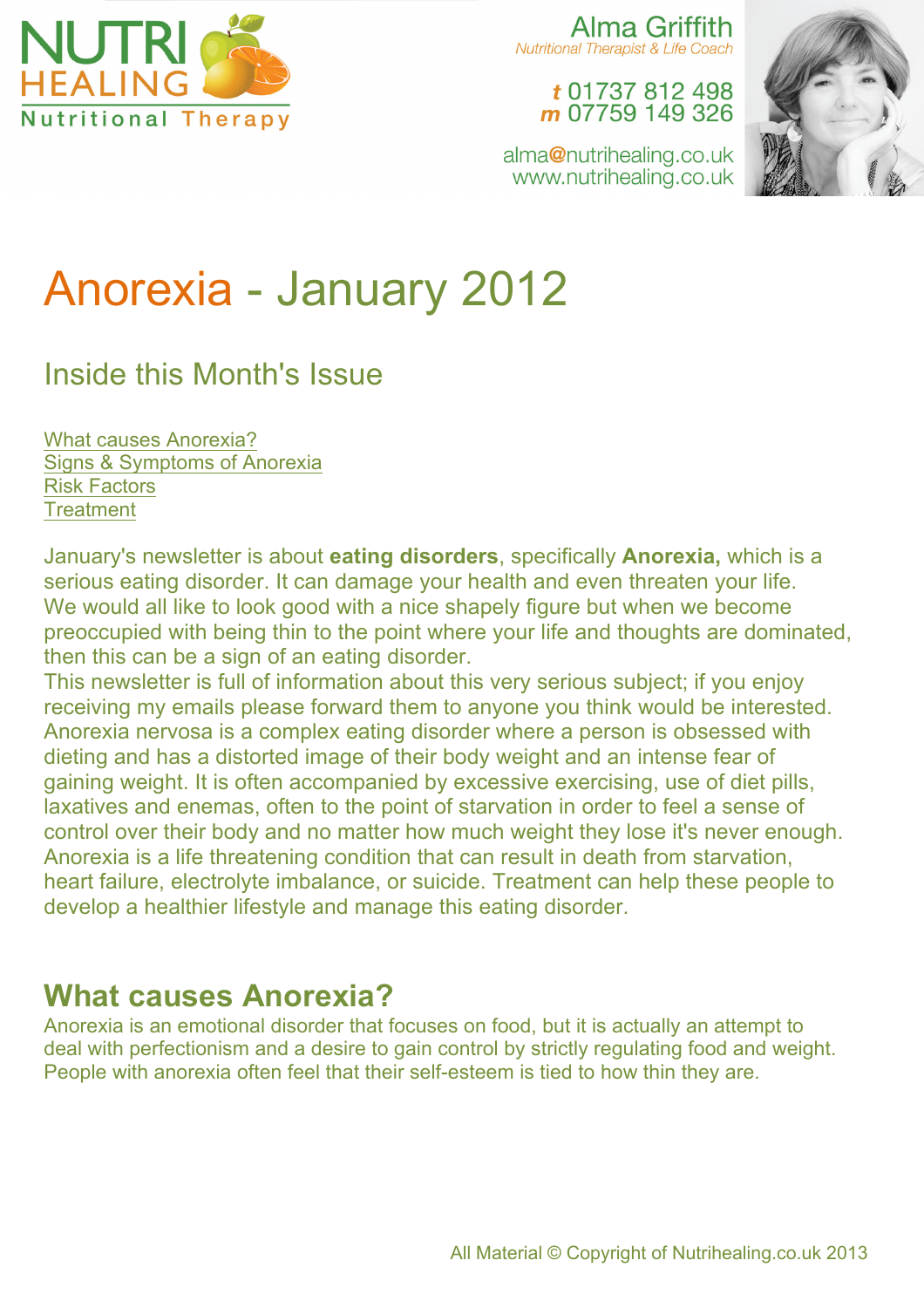No one knows exactly what causes this eating disorder; experts agree that there maybe several factors involved:

- Peer pressure to be thin and attractive, or a cultural environment that puts a high value on thin or lean bodies.
- Severe trauma or emotional stress (such as the death of a loved one or sexual abuse) during puberty or pre-puberty.
- Abnormalities in brain chemistry. Serotonin, a brain chemical that's involved in depression, may play a role
- A tendency toward perfectionism, fear of being ridiculed or humiliated, a desire to always be perceived as being "good." A belief that being perfect is necessary in order to be loved.
- They have also found that it is also the desire to remain childlike in their bodies. That way they are not sexual, or sexually appealing. Sometimes the sufferers are incest survivors too.
- Family history of anorexia. About one fifth of people with anorexia have a relative with an eating disorder.

# **Signs & Symptoms of Anorexia**

The primary sign of anorexia nervosa is severe loss of body weight. People with anorexia may try to decrease their weight by severely limiting how much food they eat. They may also exercise excessively. Some people may engage in binging and purging, similar to bulimia. They may vomit after eating or take laxatives. At the same time, the person may insist that they are still fat.

# **Physical Signs to look for**

- Excessive loss of body weight
- Loss of menstrual cycle
- Fertility problems
- Thinning hair
- Dry skin
- Brittle nails
- Hollow looking eyes, pasty skin
- Cold or swollen hands and feet
- Digestive problems
- Malnutrition & dehydration
- Downy hair covering the body
- Low blood pressure
- Fatigue
- Abnormal heart rhythms
- Osteoporosis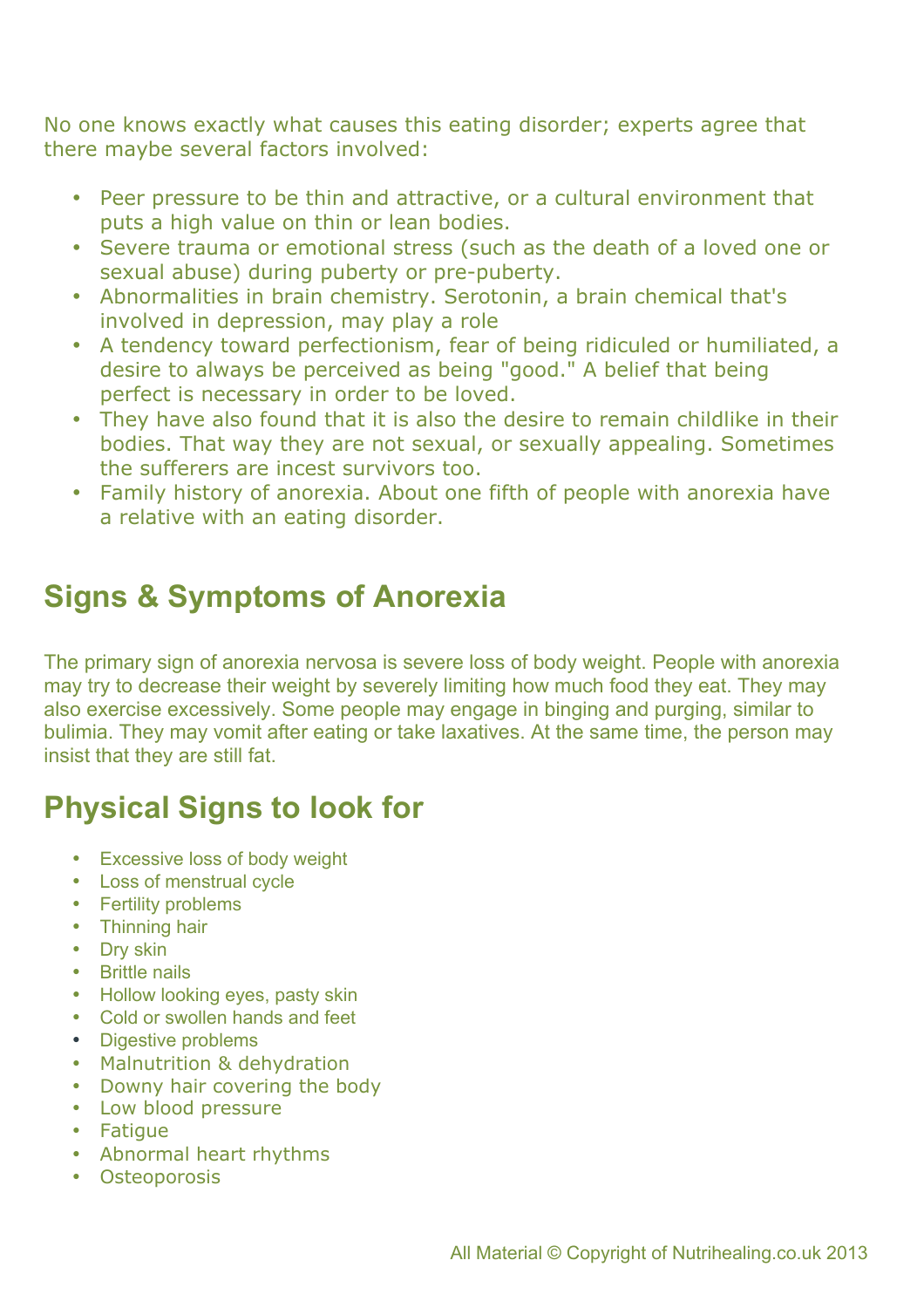# **Psychological Signs to look for**

- Denial of being underweight (insisting they are fat when they are thin)
- Being preoccupied with food
- Anxiety when eating in front of people
- Ignoring feelings of hunger and refusing to eat
- Inability to remember things
- Refusing to acknowledge the seriousness of the illness
- Obsessive-compulsive behaviours
- Depression and irritability
- Mood swings
- Low self-esteem
- Obsessive exercising

#### **Behavioral signs to look for**

- Skipping meals or making excuses not to eat
- Eating only a few foods and counting calories
- Wearing baggy clothing to disguise the weight loss
- Refusing to eat in public
- Fainting & Dizziness
- Planning and preparing elaborate meals for others but not eating
- Constantly weighing themselves
- Ritually cutting food into tiny pieces
- Compulsive exercising
- Withdrawing from family, friends and any social situation
- Inflicting self-harm
- Controlling behaviour

## **Risk Factors:**

- Age and gender -- anorexia is most common in teens and young adult women.
- Dieting
- Weight gain
- Puberty
- Having depression, anxiety disorders, obsessive compulsion disorder (OCD) often present -- OCD associated with an eating disorder is often accompanied by a compulsive ritual around food (such as cutting it into tiny pieces)
- Heavily into sporting activities (such as dance, gymnastics, running, figure skating, horse racing, modeling, acting)
- Difficulty dealing with stress (pessimism, tendency to worry, refusal to confront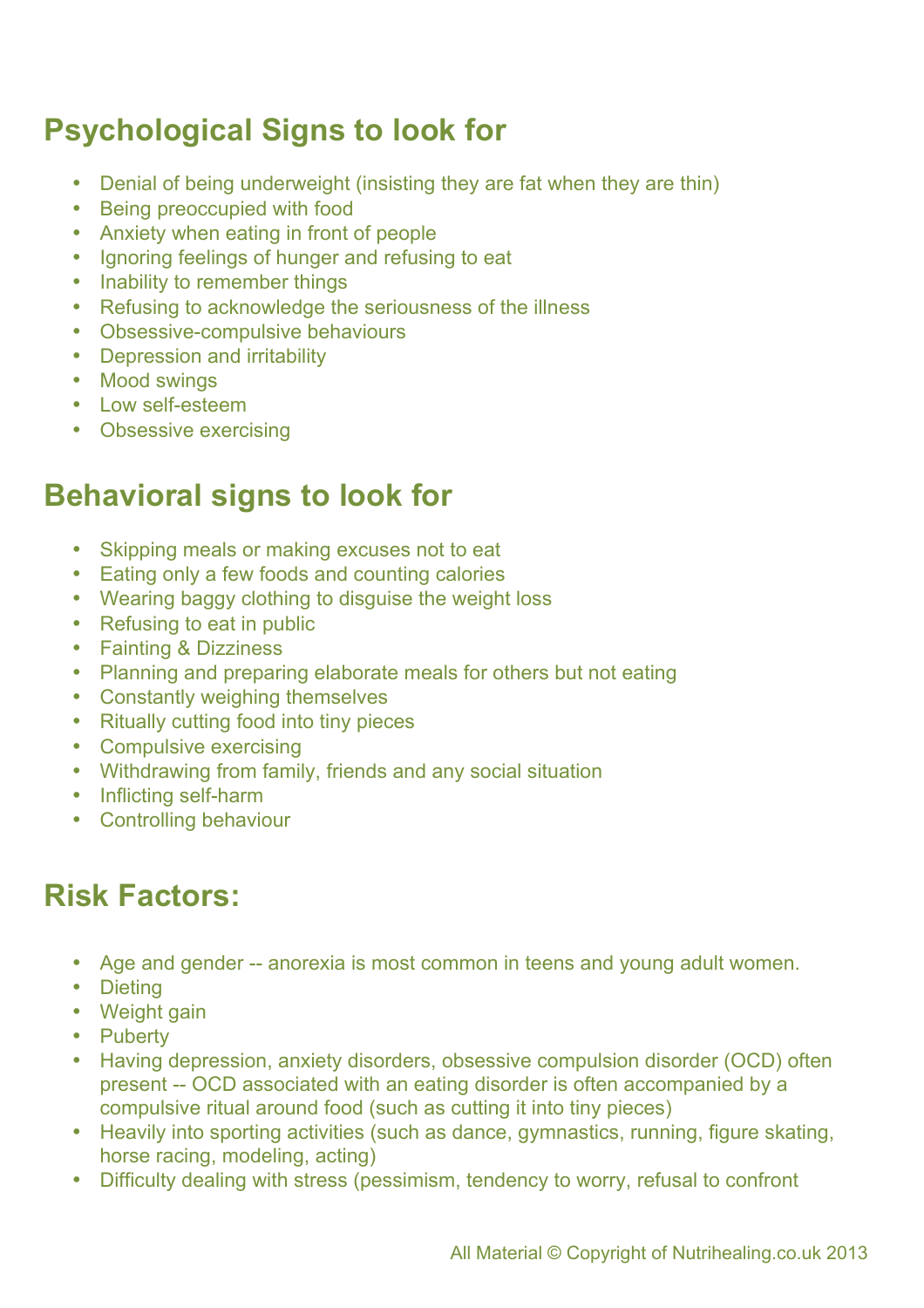difficult or negative issues)

- History of sexual abuse or other traumatic event
- Experiencing a big life change, such as moving or going to a new school

# **Treatment**

Treatment can be challenging as some people can be in denial and refuse to accept that they have a problem. Effective treatment needs to address the underlying emotional and mental health issues, which often goes back to their childhood and a person's self-image and self-perception.

#### **There are many different ways to help treat anorexia:**

**General practitioner** - who will examine the client and refer to a Eating disorder specialist (psychologist), who is trained in eating disorders.

**Psychotherapist** - helps to address the underlying emotional issues that have triggered the eating pattern.

**Cognitive behavioural therapy** - CBT is a time-limited and focused approach that helps a person understands how their thinking and negative self-talk and self-image can directly impact their eating and negative behaviors.

**Family therapy** - Family therapy helps a person with anorexia see and understand the dysfunctional role they play within the family, and how their eating behaviors maintain that role. Usually the whole family is involved in helping the client to gain weight and improve their eating habits.

**Medication** - is usually not given for anorexia but mainly for any medical complications' arising from the eating disorder i.e. depression, osteoporosis.

**Residential treatment** - usually provides the full range of specialists to help treat the disorder - nutritionists, psychologists, doctors and relaxation therapists. All these help the person to learn all the skills necessary to make the changes they need in a relaxed and safe environment.

**Hospitalization** if a person is severely ill and below 15% of their appropriate body weight or serious medical problems resulting from their anorexia.